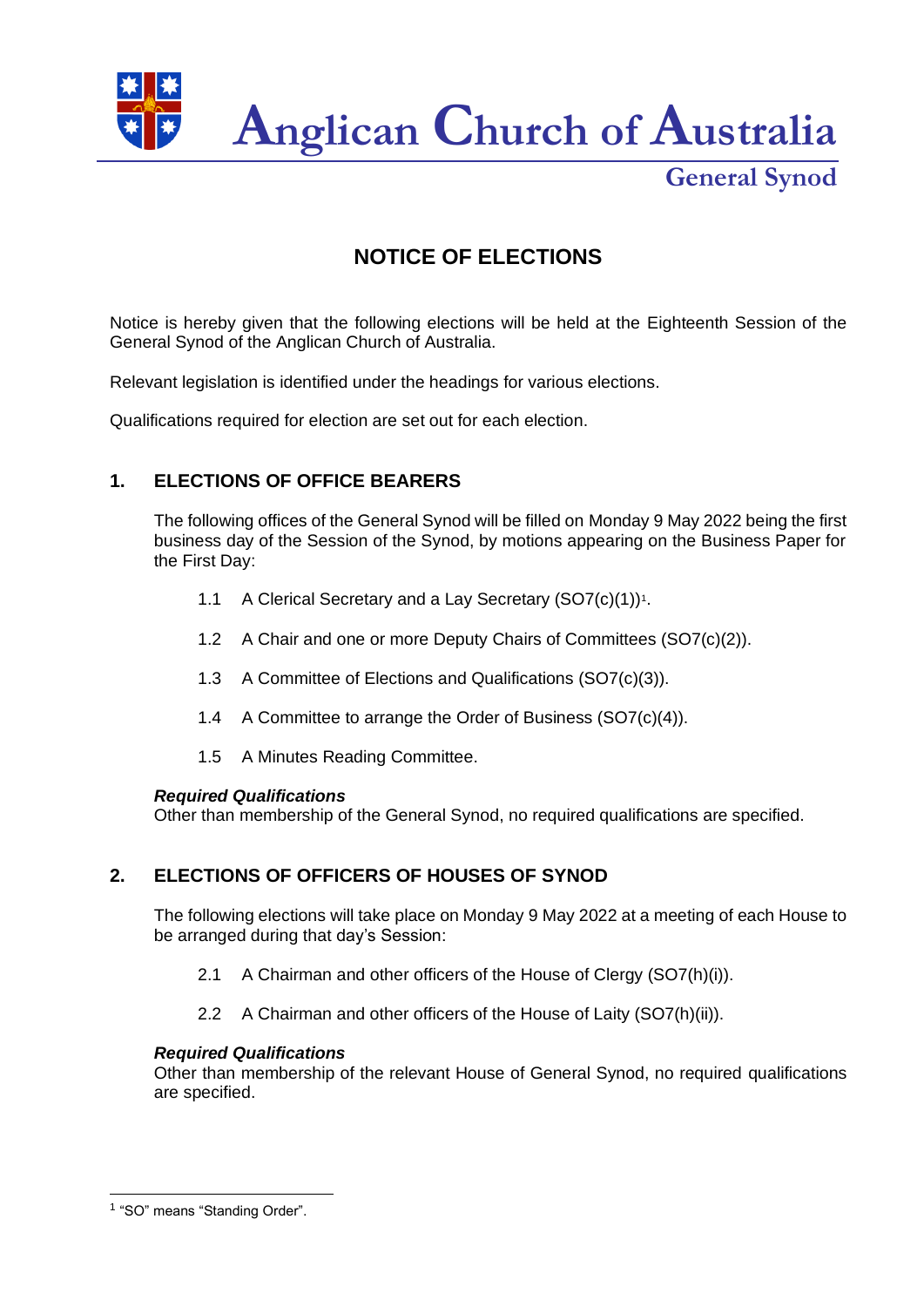## **3. ELECTIONS UNDER RULE III**

The following elections will be conducted under the Rules for the Conduct of Elections ordered to be made by the General Synod [Rule III] on Wednesday 11 June 2021 between the hours of 10.30 a.m. and 6:30 p.m at the RACV Royal Pines Resort, Gold Coast Queensland.

### **3.1 The Standing Committee of Synod**

*(Section 2 of Rule II).*

- **3** Bishops to be elected by the House of Bishops
- **9** Members of the House of Clergy to be elected by the House of Clergy
- **9** Members of the House of Laity to be elected by the House of Laity

#### *Required Qualifications*

.

Other than membership of the relevant House of General Synod, no required qualifications are specified.

#### **3.2 The Board of Assessors (Appellate Tribunal)**

*(Section 58(1) of the Constitution; Board of Assessors (Appellate Tribunal) Canon 1962).*

**7** Priests to be elected by the Synod as a whole

#### *Required Qualifications*

Section 3 of the Canon provides that any priest may be nominated for election to the Board by two members of the Synod.

#### **3.3 Panel of Electors of the Primate**

*(Sections 4 and 5 of the Primate Canon 1985).*

- **16** Members of the clergy to be elected by the House of Clergy
- **16** Members of the laity to be elected by the House of Laity

#### *Required Qualifications*

"Member of the Clergy" means a person who is, or who is eligible to be, a member of the House of Clergy.

"Member of the Laity" means a person who is, or is eligible to be, a member of the House of Laity.

*Note: The 12 members of each panel with the highest number of votes will comprise the Board. The remaining 4 members on each panel will fill casual vacancies, the person with the highest number of votes filling the first vacancy and so on.*

#### **3.4 Long Service Leave Board**

*(Section 3 of the Long Service Leave Canon 2010).*

- **1** Member of the House of Bishops to be elected by the House of Bishops *Retiring member: Bishop Allan Ewing*
- **1** Member of the House of Clergy to be elected by the House of Clergy *Retiring member: The Rev'd Robert Weekes* Continuing member: Rev'd Dr Andrew Ford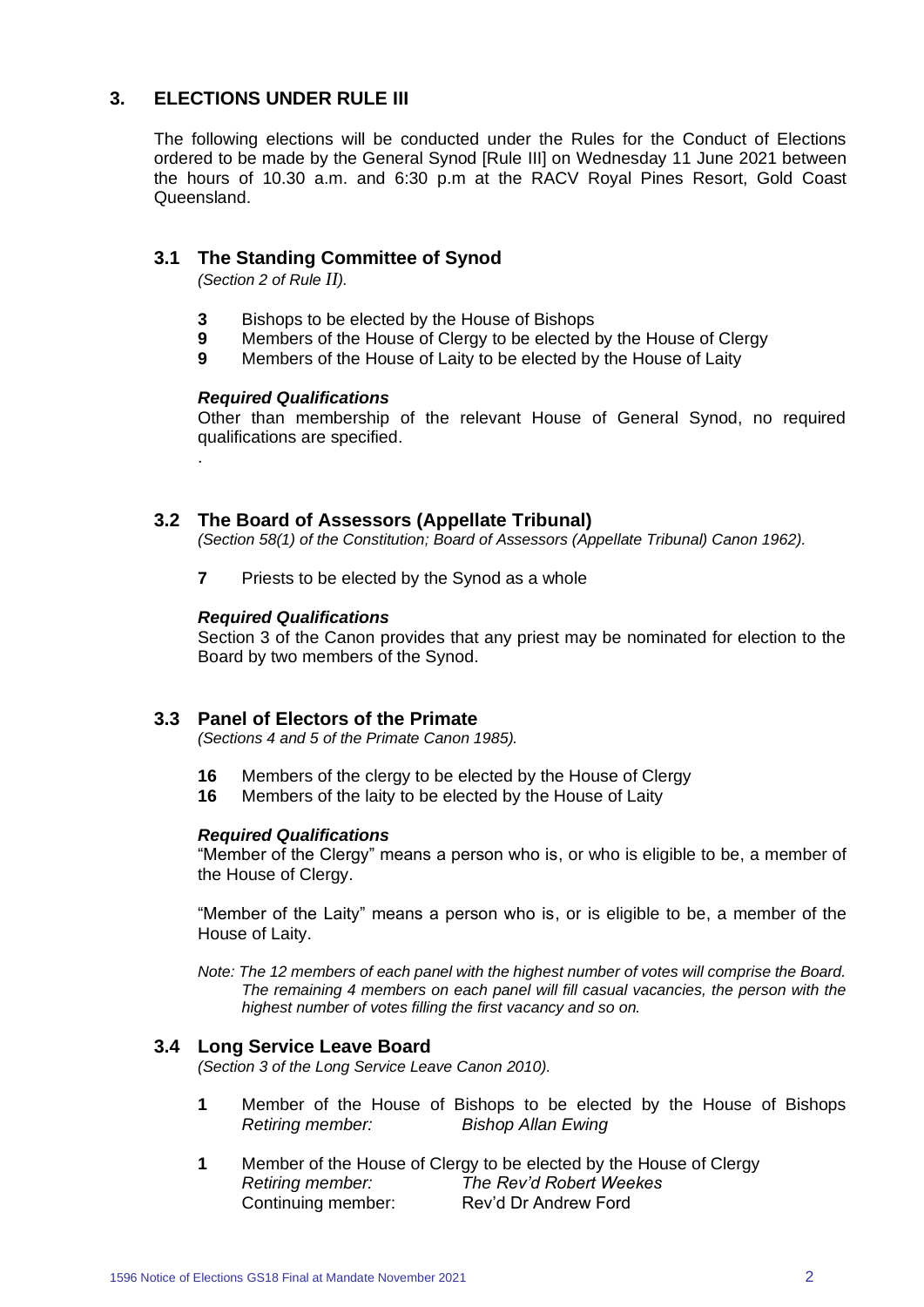|  |                     | Lay members of this Church to be elected by the House of Laity |  |  |  |
|--|---------------------|----------------------------------------------------------------|--|--|--|
|  | Retiring members:   | Mr Allan Thomson                                               |  |  |  |
|  |                     | Mr James Flavin                                                |  |  |  |
|  | Continuing members: | Mr Doug Marr                                                   |  |  |  |
|  |                     | Mr Christopher Nelson                                          |  |  |  |

#### *Required Qualifications*

Section 3(1) of the Long Service Leave Canon provides: A person may not be elected a member of the Board who has been declared by any competent court incapable of managing his or her affairs.

#### **3.5 Australian College of Theology Limited – Members**

*(Schedule to the Australian College of Theology Canon 2007, especially Articles 3.1(d), 3.4, 3.5 and 3.6 of the Constitution of the Australian College of Theology Limited. The Constitution of the College may be found at www.actheology.edu.au).*

**22** Members to be elected by the House of Bishops

#### *Required Qualifications*

The persons to be elected must include at least 1 Bishop (Article 3.4). Article 1.3 defines "Bishops":

*"Bishops means bishops of the Church".*

No other required qualifications are specified.

Note: The number of members to be elected is calculated as follows:

- The number of persons equal to the total number of persons comprising Categories C, D and E (Article 3.4)
- The Dean and CEO of the College states that there are:
	- 12 persons in Category C and that number is unlikely to change before the election takes place;
	- 5 persons in Category D, prescribed by Article 3.1(f);
	- 5 persons in Category E as prescribed by Article 3.1(g).

#### **3.6 Defence Force Board**

*(Section 5 of the Defence Force Board Canon 1985).*

- **3** Members of the clergy
- **3** Lay persons

to be elected by the House of Clergy and the House of Laity voting together.

#### *Required Qualifications*

Section 5(b)(i) requires that at least one member of the clergy at the time of election is rendering or has previously rendered service as a reserve chaplain in the Australian Defence Force.

Section 5 declares that the expression "members of the clergy" may include any person in bishop's orders, including a Diocesan bishop.

No other required qualification is specified.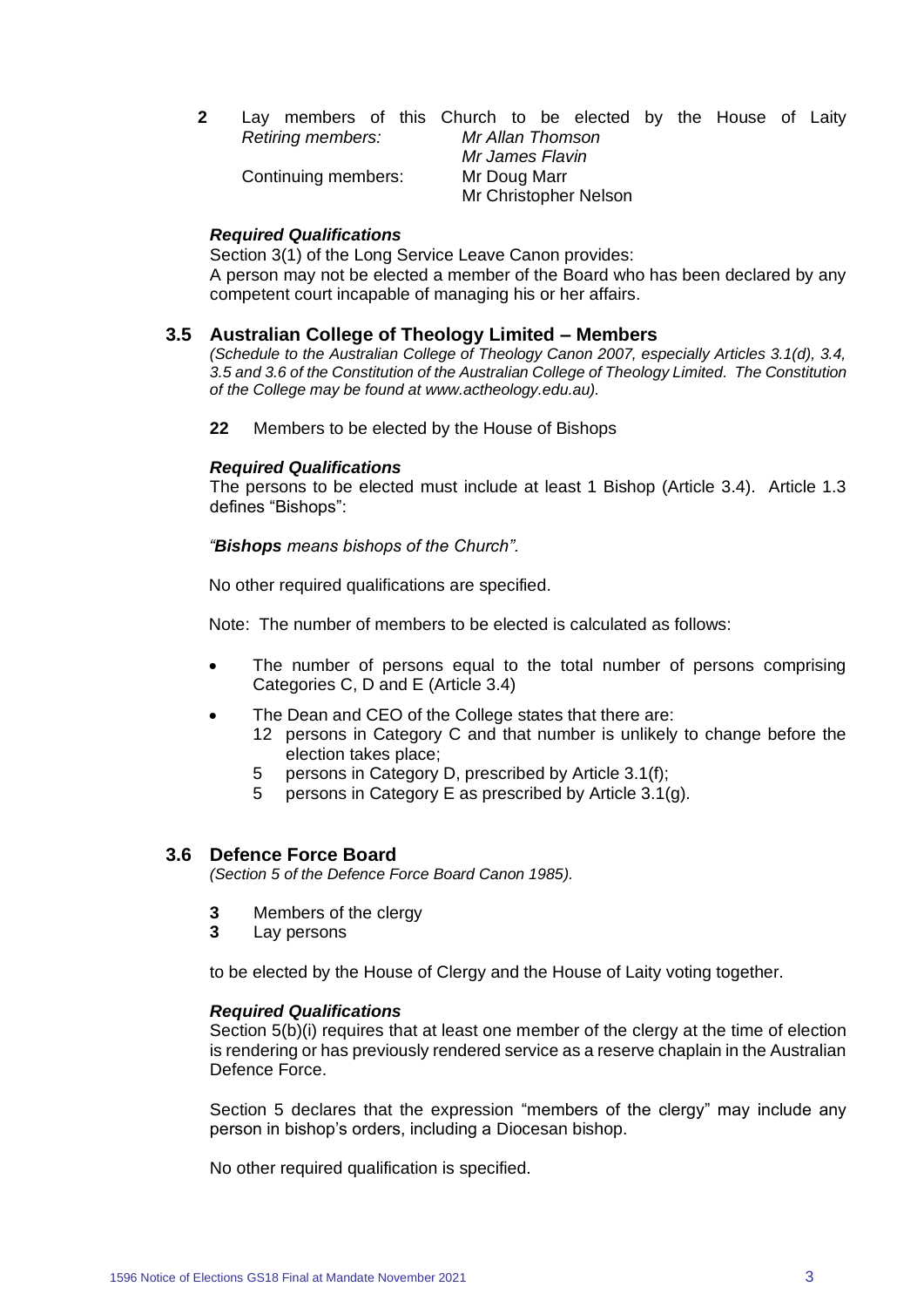The following elections will be conducted under the Rules for the Conduct of Elections ordered to be made by the General Synod [Rule III] on Thursday 12 June 2021 between the hours of 8.30 a.m. and 1.30 p.m. at the RACV Royal Pines Resort, Gold Coast Queensland.

### **3.7 The Appellate Tribunal**

#### **3.7.1 Member**

*(Section 57(1) of the Constitution) (Appellate Tribunal Canon 1981: Sections 3, 4 and 4A; the paragraphs "Second Part [Nominated by House of Clergy]" and "Third Part [Nominated by the House of Laity]" of the Note.)*

- **1** Diocesan Bishop to be nominated by the House of Clergy: *Retiring Member: The Rt Rev'd John Parkes AM [s4(f)]*
- **2** Lay persons to be nominated by the House of Laity *Retiring Member: Ms Gillian Davidson [4(b)] Retiring Member: The Hon Keith Mason AC QC [4]*

#### *Continuing members:*

*Archbishop Philip Aspinall (nominated by the House of Bishops Bishop Garry Weatherill (nominated by the House of Laity The Hon Clyde Croft AM (nominated by the House of Bishops Justice Richard Refshauge (nominated by the House of Clergy)*

#### **3.7.2 Reserve List**

*(Appellate Tribunal Canon 1981: Section 7A. The circumstances by which a member of the reserve list may be called to serve on the Tribunal is provided in 7B.)*

- **2** Diocesan Bishops to be elected by the three houses of the General Synod voting together
- **2** members of the laity qualified to be lay members of the Appellate Tribunal to be elected by the three houses of the General Synod voting together

#### *Required Qualifications – Appellate Tribunal and Reserve List*

S 57(1) of the Constitution requires the following qualification for a Lay member of the Appellate Tribunal:

*57. (1) The Appellate Tribunal shall consist of seven members three of whom shall be diocesan bishops and four of whom shall be laymen. The members shall be appointed by the General Synod as follows, that is to say, a bishop and a layman on the nomination of the House of Bishops, a bishop and a layman on the nomination of the House of Clergy and a bishop and two laymen on the nomination of the House of Laity. A president and deputy president shall as often as may be necessary be chosen from among the lay members of the tribunal by the House of Bishops, or, if General Synod be not in session, by a meeting of the members of the House of Bishops.*

*A layman shall not be a member unless he is qualified to be a lay representative of a diocese, and is or has been a Justice of the High Court of Australia, a Justice of the Supreme Court of a State or Territory of Australia or a Justice or Judge of a Court prescribed by canon of the General Synod or is or has been a practising barrister or solicitor, of at least ten years' standing of the Supreme Court of a State or Territory.*